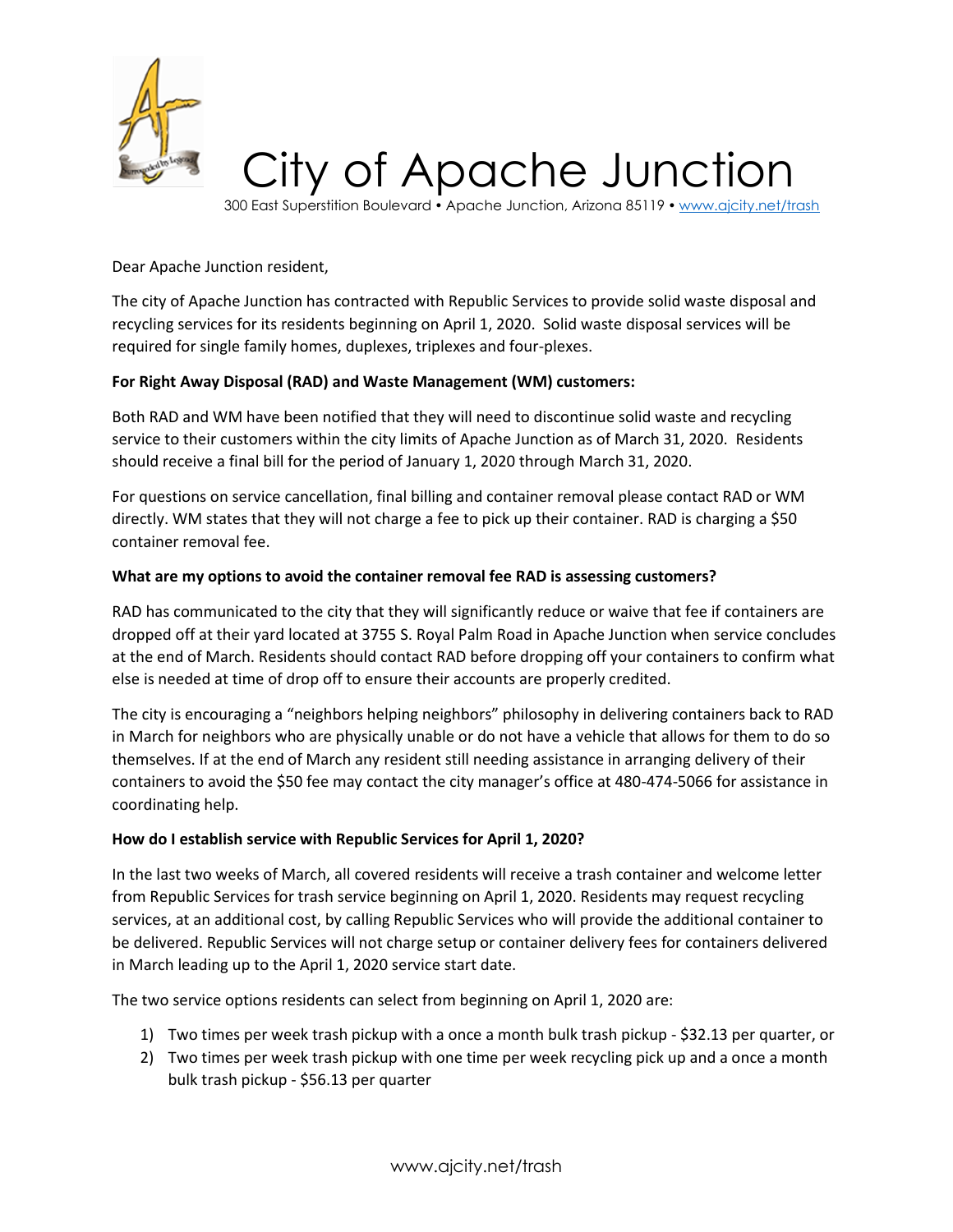### **What if I am a seasonal resident and plan to leave soon after receiving my container?**

Seasonal residents may place a service hold on their account for up to six (6) months each year by contacting Republic Services after establishment of service. Republic Services can be reached at 602- 237-2078.

## **What if I am an existing Republic Services customer?**

Current customers of Republic Services will receive a new trash container in the last two weeks of March. Republic Services will notify customers of when to place existing containers street side for removal at that same time. Customer accounts will automatically be updated on April 1, 2020 with the new contractual low rates.

## **Am I allowed to share a trash container with my neighbor?**

No, the updated city code requires each residential property to have their own trash container and service.

## **Where do I place my containers?**

On service days: Containers should be placed 6" from the street and at least 5' from utility poles, cable boxes, mailboxes, water meters or parked cars for safe collection and should not obstruct the use of sidewalks. To ensure pick up, residents should have containers out by 6:00am on the day of service and have them brought back in by 6:00am the day after service.

On nonservice days: To prevent residential solid waste containers from being left on the street or easily visible in yards from the street, containers shall be placed in or to the side of a garage, carport, residential unit, in the backyard, behind a fence or natural landscaping, decorative screen wall or other structure, to conceal from public view as much as possible.

# **What is Bulk Trash Pick-up?**

Bulk Trash Pick-up is available once per month on the designated Wednesday at no additional cost. Designated Wednesdays are listed by location on the next page. Items such as furniture, appliances (no freon), and vegetation that are too large to fit into the trash container may be placed curbside for pick up by Republic Services. Residents will need to call Republic Services and schedule the pick up at least one week before their designated Wednesday pick up.

For more information please visit [www.ajcity.net/trash](http://www.ajcity.net/trash) or call the city manager's office at 480-474-5066.

*Thank you for keeping Apache Junction a clean and vibrant community!*